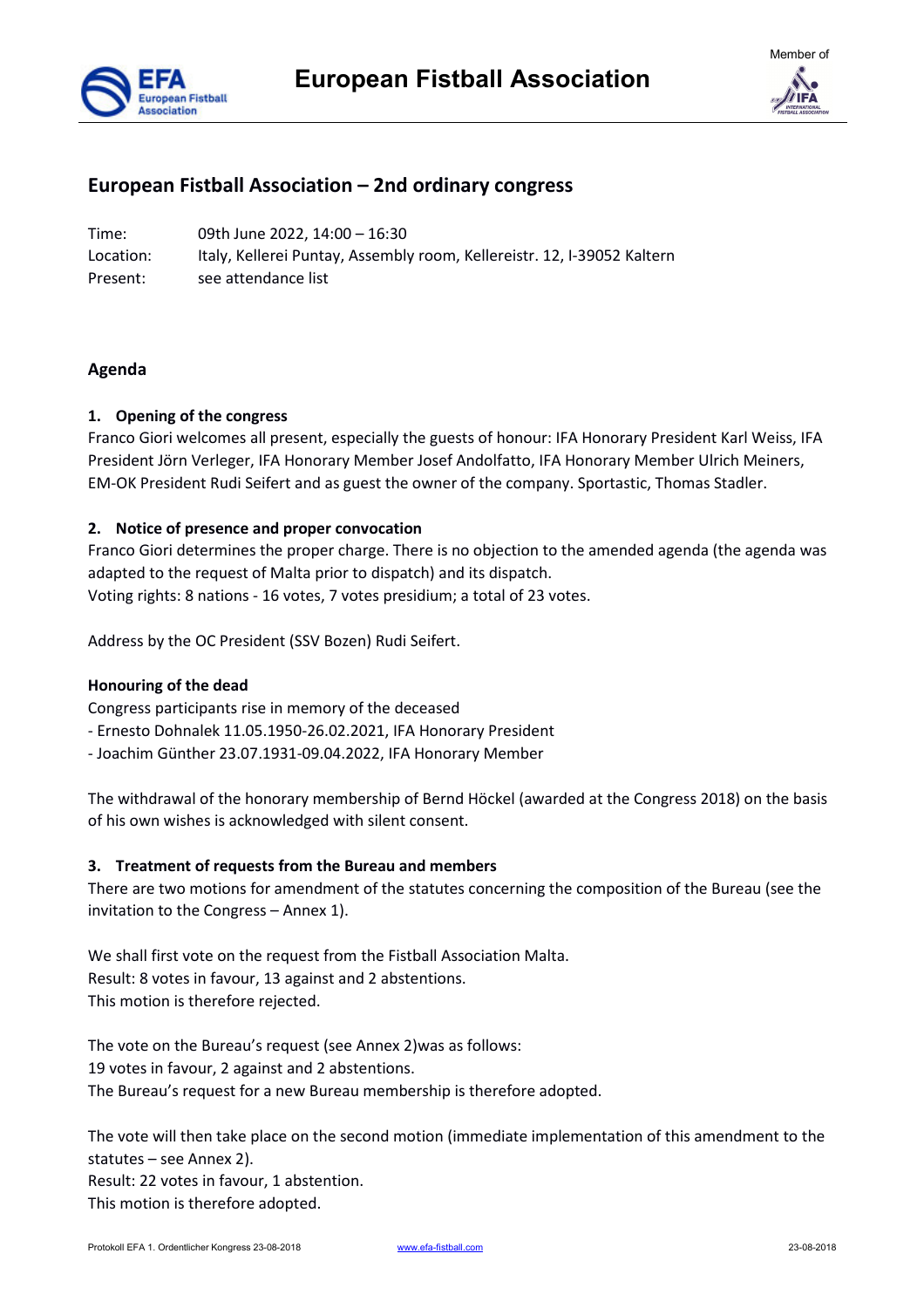

# **4. Approval of the minutes of the 1st Ordinary EFA Congress on 23 August 2018 in Adelmannsfelden (GER)**

The minutes were approved.

## **5. Reports**

There are folders with the reports of the President and the Chairman of the Sports Commission with detailed materials.

Franco Giori explains some of the points in his president's report, including the bitter disappointment he and the entire EFA Bureau had experienced at the beginning of the year. The efforts made by our IFA President, Jörn Verleger, actively and above all without the knowledge of the persons in the EFA Presidium concerned (in particular Jürgen Albrecht, Ulrich Meiners and myself), to find new persons for the existing functions, has - in the way of proceeding - caused a great deal of incomprehension and discomfort on the part of me and on the part of the EFA Bureau. With his actions, Jörn Verleger has begun to divide and disrupt the world of fistball! The ignorance, the deceit and the disrespect of individual EFA Executive Board members have greatly tarnished, strained and destroyed the good relationship of trust in the person of Jörn Verleger!

Franco Giori has two wishes:

1. That the broken relationship of trust can be restored on a personal level. Jörn Verleger should consider whether and how he can restore the relationship of trust.

2. That this extraordinary event remains unique and does not leave any damage to our fistball sport!

Franco Giori and his members of the Bureau are helping us to do this.

The Assembly took note of the report.

#### **6. Annual accounts 2018-2021**

Financial Officer Jürgen Albrecht summarizes the most important figures on the annual accounts (see the invitation to the congress).

Questions about individual positions – in particular by Jörn Verleger about the expenses for the Presidium clothing in the last 7 years – are answered to the satisfaction of the meeting participants.

#### **Auditor's report**

Lorenz Lipp presents the report of the auditors (Lorenz Lipp and Peter Oberlehner).

#### **7. Relief of committee and elections**

The request for approval of the auditors' reports and discharge to the Bureau was adopted unanimously.

The Presidium proposes to the Congress the **Electoral Commission**: Dr. Christian Frenzel GER, Dorothee Schröder GER, Michael Scherer ITA. Christian Frenzel takes over the election administration.

#### **a) President**

Suggestion: Franco Giori – no further suggestions. Franco Giori is unanimously elected by 16 votes.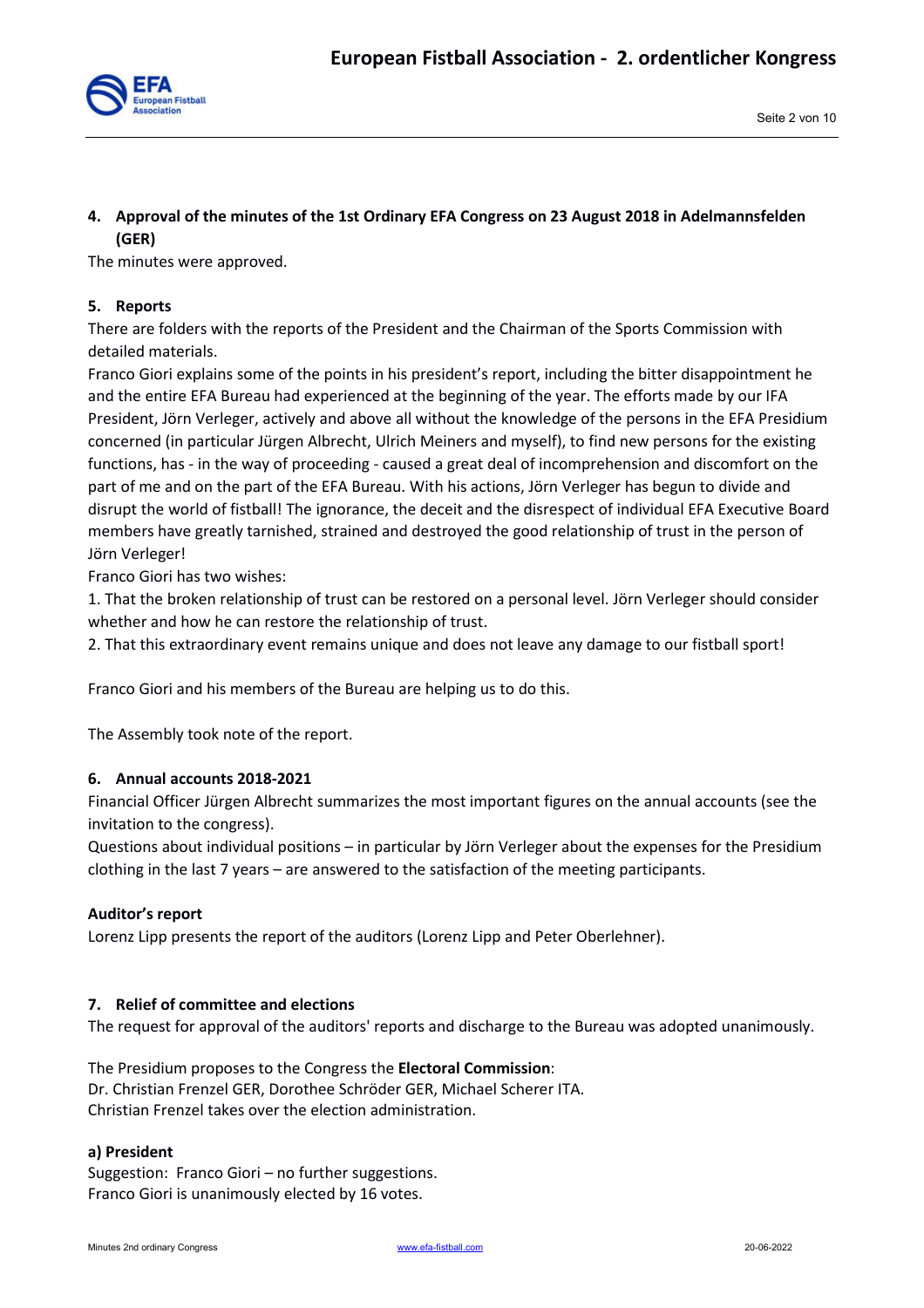

#### **b) Bureau members**

For the election of the other members of the Bureau, a block election with secret ballot on the individual members of the Bureau is proposed and carried out.

The following persons are elected:

| Secretary-General                                    | Jakob Gasse            | <b>GER</b> | unanimously (16 votes)        |
|------------------------------------------------------|------------------------|------------|-------------------------------|
| Pres. Sports Commission                              | Andreas Steinbauer SUI |            | unanimously (16 votes)        |
| <b>Financial Officer</b>                             | Jürgen Albrecht        | <b>GER</b> | 12 pro/2 against/2 abstained. |
| Pres. Youth Affairs                                  | Johanna Einsiedler     | AUT        | unanimously (16 votes)        |
| Pres. Public relations/equality                      | Cassandra Hagen        | <b>SRB</b> | unanimously (16 votes)        |
| Pres. Development new and small nations Sander Koyen |                        | <b>BEL</b> | unanimously (16 votes)        |
| <b>Further Committee member</b>                      | Petr Riedl             | <b>CZE</b> | 12 pro/2 against/2 abstained. |
| <b>Further Committee member</b>                      | Gerhard Zeller         | <b>AUT</b> | 12 per/4 abstentions          |

#### **c) Auditors**

Lorenz Lipp and Peter Oberlehner are unanimously elected as auditors.

#### **8. Events (Calendar and European Youth Cup)**

Josef Andolfatto presents the most important events of the next two years (see schedule on the EFA homepage).

The bulletin board for this year's European Youth Cup in Kellinghusen is presented.

With 58 participating teams from 5 nations, there is a new record participation result for this competition, which will take place for the first time this year under the leadership of the European Fistball Association.

#### **9. Budget 2022 and 2023**

Jürgen Albrecht presented the draft budget for 2022 and 2023.

During the discussion, the Bureau was asked to consider the "travel costs" of members of the Bureau from the "small" nations and the issue of "support for organisers in streaming."

#### **10. Awards and honors**

• Dorothee Schröder (2018-2022 youth advisor) is presented with the EFA pin of honor and a gift after leaving the EFA Executive Committee.

• Karl Hinterreiter is awarded the EFA honorary membership by acclamation and presented with a gift. IFA referee since 2004 and IFA board member since the congress in Oldenburg/GER (2007-2015). Since the foundation of the EFA arbitrator responsible (2015-2022).

• Josef Andolfatto is awarded the honorary membership of the EFA by acclamation and presented with a gift.

Member of the IFA Executive Board from 1978-2015, honorary member of the IFA since 2015. Founding member of the EFA and since then Chairman of the Sports Commission (2015-2022) as well as author of all official EFA documents.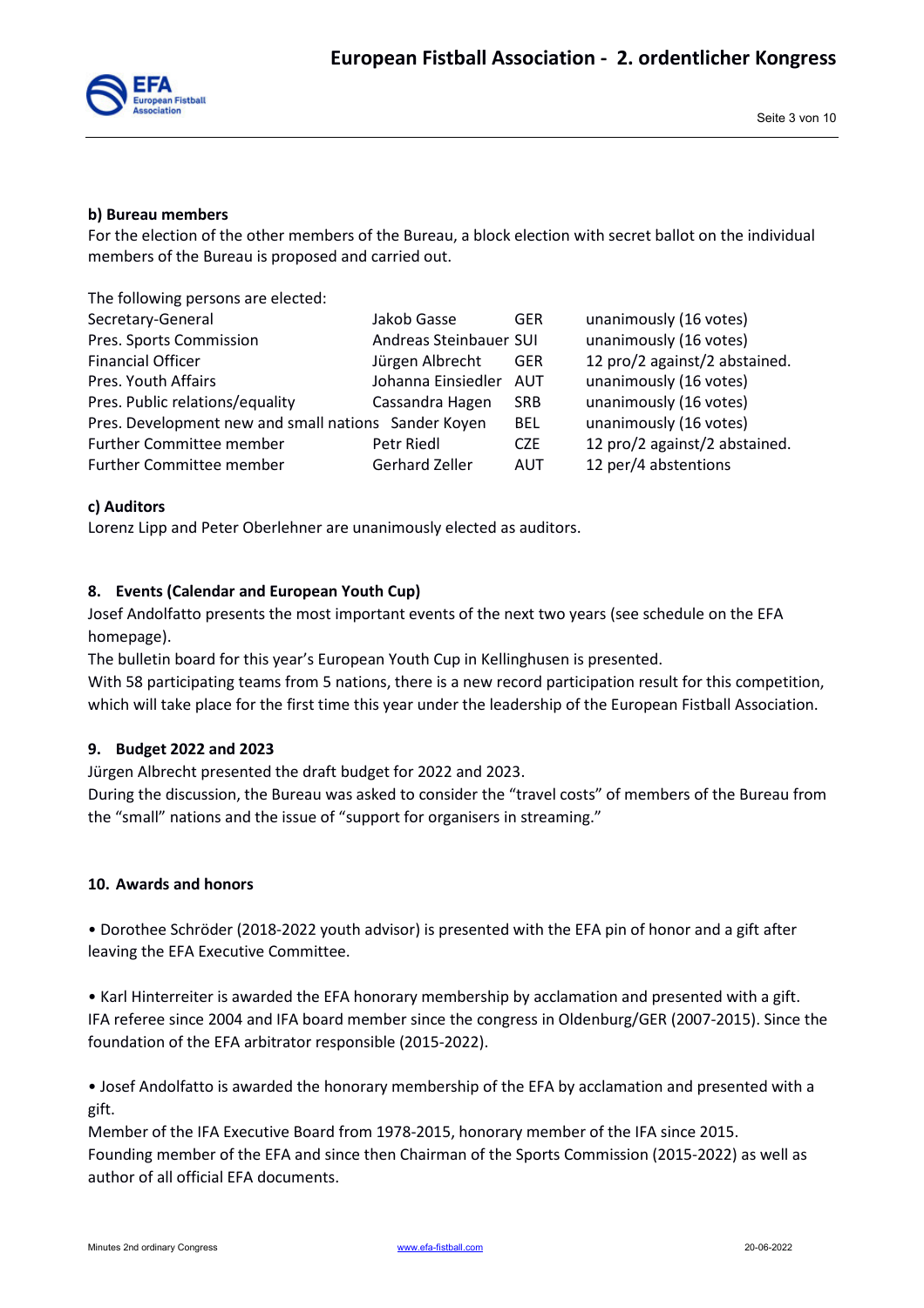

#### **11. Miscellaneous**

• Franco Giori announces the staffing of the commissions to be elected by the Bureau.

| General Secretariat     | Ulrich Meiners/GER, Deputy Secretary-General/Competitions |
|-------------------------|-----------------------------------------------------------|
| Sports Commission       | Wolfgang Weiss/AUT, referee responsible                   |
| New and smaller nations | Uffe Iwersen/DAN                                          |
|                         | Hartmut Maus/CER                                          |

• Franco Giori thanks the JEP-Commissioners for their meritorious work for many years (25 years) and presents to those a South Tyrolean wine souvenir.

| European Youth Cup (JEP) | Ruedi Fehle/SUI      |
|--------------------------|----------------------|
| Commission               | Markus Knodel/CER    |
|                          | Gerhard Strasser/AUT |
|                          | Georg Meran/ITA      |
|                          | Reto Moravia/SUI     |

A thank you and a South Tyrolean wine souvenir are also presented to:

• Dr. Christian Frenzel for the election director.

• Thomas Stadler for the good cooperation and long-standing support with the provision of Sportastic fistballs to the EFA competition as well as the payment of promotional fees. In 2022, Sportastic fistballs will be played at all EFA competitions.

Thomas Stadler, for his part, would like to thank in return and also pledges a future partnership and support.

• Jakob Gasse for the translation into English during the congress.

• Lorenz Lipp for the checkout.

• Mr Giori pointed out that the new EFA Bureau was already working on an EFA development plan and would soon adopt it.

• The organizer of the next EFA 2024 Fistball Men's Championship in Frauenfeld /SUI presents the concept for the EURO2024 through OK President Gabriel Süss.

In this context, the next congress will also take place on 21 August 2024 in Frauenfeld/SUI. A visit to the Euro in Frauenfeld is not to be missed!

• IFA President Jörn Verleger refers to the 2023 World Faustball Championship in Mannheim. He also announces that the IFA will host a 2x2 fistball European Championship in Schweinfurt/GER on September 11, 2022. He noted that the EFA Bureau had not yet taken up this game format.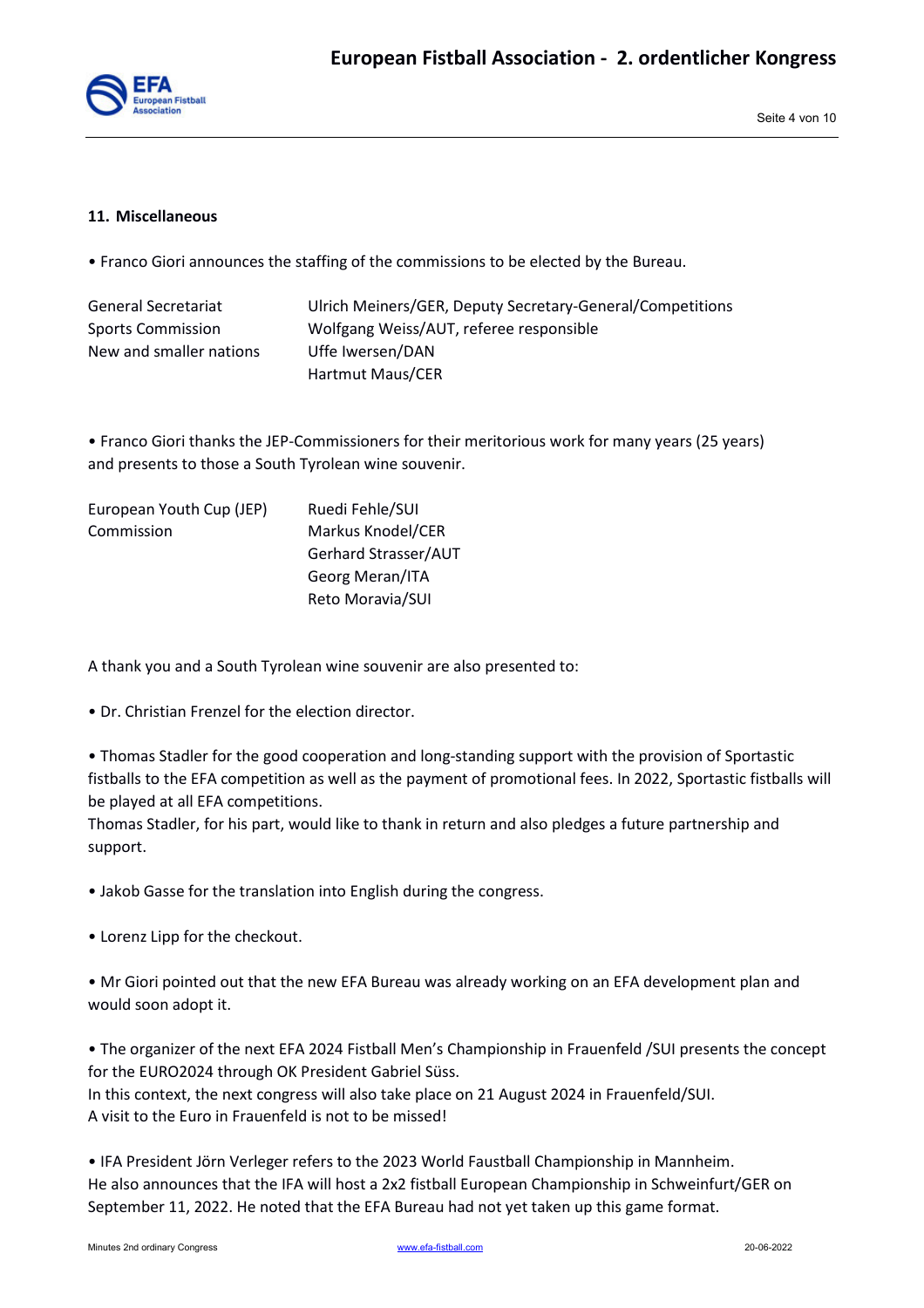

Seite 5 von 10

Franco Giori closes the congress with big thanks to all the fistball enthusiasts who bring our sport forward. He wishes everyone three successful days at the European Men's Championship.

Finally, Franco Giori invites to the official EFA and European Championship Reception at the Puntay Winery in Caldaro.

European Fistball Association

Franco Giori Ulrich Meiners President **Deputy General Secretary** 

Kaltern, 09<sup>th</sup> June 2022

Facilities

- attendance list
- motions (Annex 1 and Annex 2)

(Distribution of the minutes: Presidium members, member associations, Commissioners, IFA Office, Cash auditors)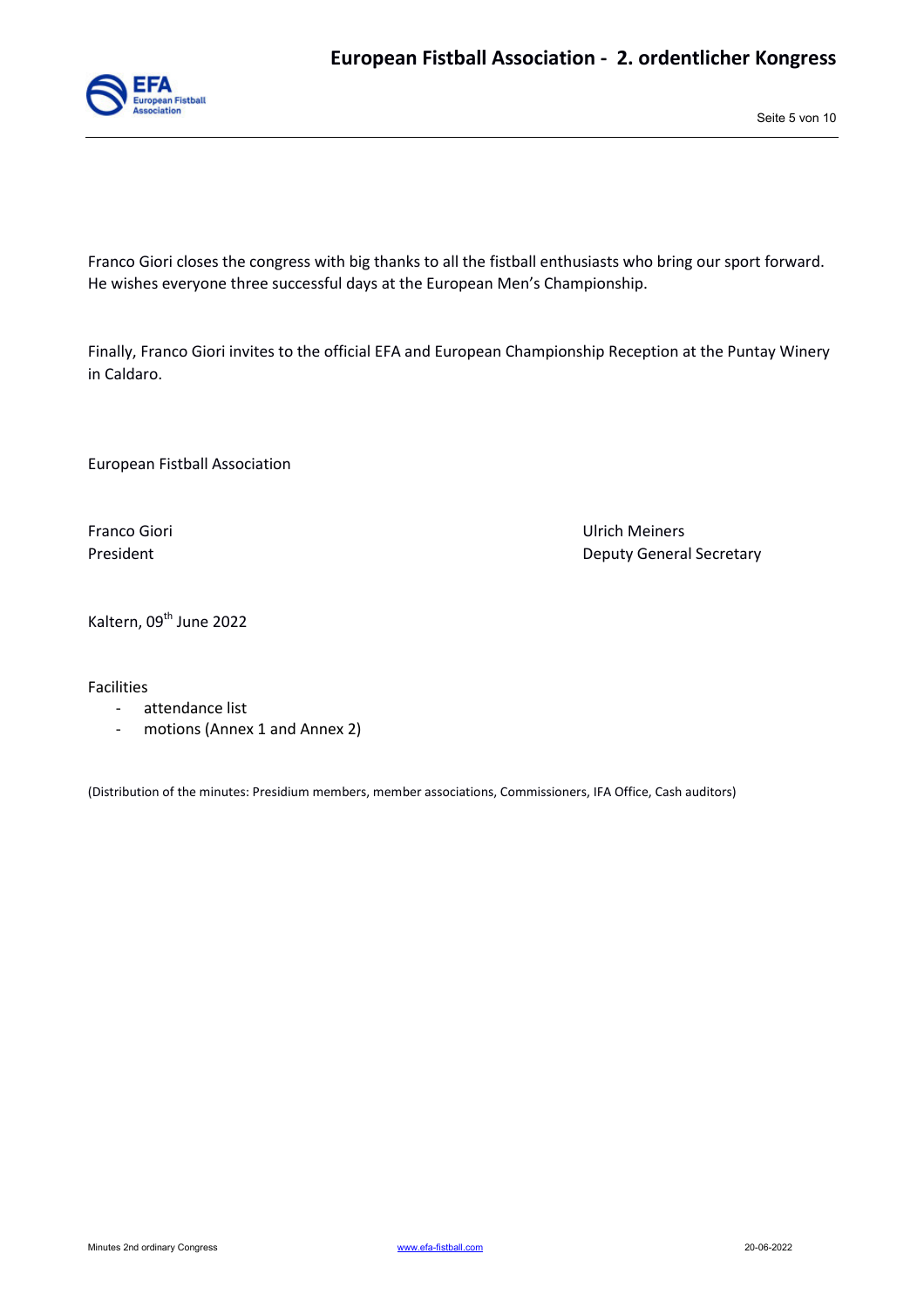

# **European Fistball Association - 2. ordentlicher Kongress**

Zeit: 09. Juni 2022, 14:00 – 16:30 Uhr Ort: Italien, Kellerei Puntay, Versammlungssaal, Kellereistr. 12, I-39052 Kaltern Anwesend: vgl. Anwesenheitsliste.

# **Tagesordnung**

#### **1. Eröffnung des Kongresses**

Franco Giori begrüsst alle Anwesenden, insbesondere die Ehrengäste: IFA Ehrenpräsident Karl Weiss, IFA Präsident Jörn Verleger, IFA Ehrenmitglied Josef Andolfatto, IFA Ehrenmitglied Ulrich Meiners, EM-OK Präsidenten Rudi Seifert und als Gast den Inhaber der Fa. Sportastic, Thomas Stadler.

#### **2. Feststellung der Anwesenheit und der ordnungsgemäßen Einberufung**

Franco Giori stellt die ordnungsgemäße Einladung fest. Es gibt keine Einwände zur angepassten Tagesordnung (die Tagesordnung wurde vor der Aussendung an den Antrag Malta angepasst) und deren Aussendung.

Stimmberechtigungen: 8 Nationen – 16 Stimmen, 7 Stimmen Präsidium; insgesamt 23 Stimmen. Ansprache des OK Präsidenten (SSV Bozen) Rudi Seifert.

#### **Totenehrung**

Die Kongressteilnehmenden erheben sich zum Gedenken an die Verstorbenen

- Ernesto Dohnalek 11.05.1950-26.02.2021, IFA Ehrenpräsident
- Joachim Günther 23.07.1931-09.04.2022, IFA Ehrenmitglied

Die Aberkennung der Ehrenmitgliedschaft von Bernd Höckel (verliehen am Kongress 2018) auf Grund des eigenen Wunsches wird mit stiller Zustimmung zur Kenntnis genommen.

#### **3. Behandlung der Anträge des Präsidiums und der Mitglieder**

Es liegen zwei Anträge auf Satzungsänderung vor, die die Zusammensetzung des Präsidiums betreffen (vgl. Aussendung zur Einladung zum Kongress - Anlage 1).

Zunächst wird über den Antrag der Fistball Association Malta (vgl. Anlage 1) abgestimmt.

Ergebnis: 8 Stimmen dafür, 13 Stimmen dagegen, 2 Enthaltungen.

Damit ist dieser Antrag abgelehnt.

Die folgende Abstimmung über den Antrag des Präsidiums (vgl. Anlage 2) ergab folgendes Ergebnis: 19 Stimmen dafür, 2 Stimmen dagegen, 2 Enthaltungen.

Damit ist der Antrag des Präsidiums zur neuen Zusammensetzung des Präsidiums angenommen.

Anschließend erfolgt die Abstimmung über den zweiten Antrag (sofortige Umsetzung dieser Satzungsänderung – vgl. Anlage 2).

Ergebnis: 22 Stimmen dafür, 1 Enthaltung. Damit ist dieser Antrag angenommen.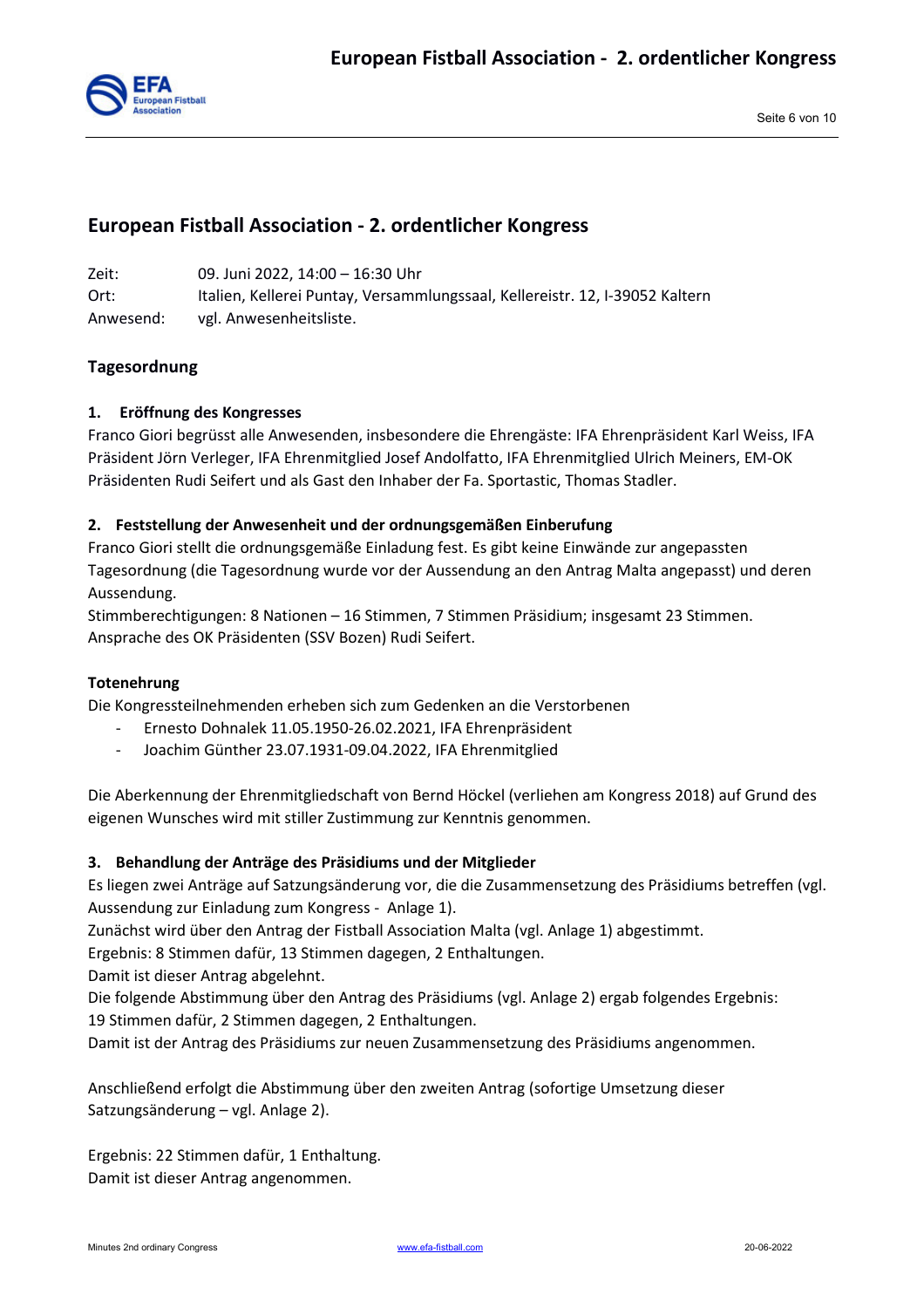

# **4. Genehmigung des Protokolls des 1. ordentlichen EFA-Kongresses vom 23. August 2018 in Adelmannsfelden (GER)**

Der Generalsekretär lässt das Protokoll genehmigen.

# **5. Berichterstattungen**

Es liegen Mappen mit den Berichten des Präsidenten und des Vorsitzenden der Sportkommission mit ausführlichen Materialien vor.

Franco Giori erläutert einige Punkte aus seinem Bericht des Präsidenten, so u.a. die herbe Enttäuschung, welche ihm und dem gesamten EFA-Präsidium zu Beginn des Jahres wiederfahren ist. Die durch unseren IFA-Präsidenten Jörn Verleger, aktiv und vor allem ohne das Wissen der betroffenen Personen des EFA Präsidiums (insbesondere Jürgen Albrecht, Ulrich Meiners und mir selbst) getätigten Bestrebungen, neue Personen für die bestehenden Funktionen zu finden, hat in der Art und Weise des Vorgehens bei mir und beim EFA-Präsidium grosses Unverständnis und Unbehagen ausgelöst. Jörn Verleger hat mit seinem Vorgehen und Handeln begonnen, die Faustballwelt zu spalten und zu stören! Die Ignoranz, das Hintergehen und die Nicht-Respektierung einzelner EFA-Präsidiumsmitglieder hat das gute Vertrauensverhältnis zur Person Jörn Verleger stark getrübt, belastet und zerstört! Franco Giori hat dazu zwei Wünsche:

1. Dass das gestörte Vertrauensverhältnis auf persönlicher Ebene wieder hergestellt werden kann. Jörn Verleger sollte sich überlegen, ob und wie er das Vertrauensverhältnis wieder herstellen kann.

2. Dass dieses aussergewöhnliche Ereignis einmalig bleibt und für unseren Faustballsport keinen Schaden hinterlässt!

Franco Giori uns seine Präsidiumsmitglieder bieten dazu Hand.

Die Berichterstattung wird von der Versammlung zur Kenntnis genommen.

#### **6. Jahresrechnungen und Revisionsberichte 2018-21**

Der Finanzreferent Jürgen Albrecht fasst die wichtigsten Zahlen zu den Jahresrechnungen zusammen (vgl. Aussendung zur Einladung zum Kongress).

Rückfragen zu einzelnen Positionen – insbesondere durch Jörn Verleger zu den Ausgaben für die Präsidiumsbekleidung in den letzten 7 Jahren - werden zur Zufriedenheit der Versammlungsteilnehmer beantwortet.

#### **Bericht Rechnungsprüfer**

Lorenz Lipp trägt den Bericht der Rechnungsprüfer (Lorenz Lipp und Peter Oberlehner) vor.

#### **7. Entlastung Präsidium und Wahlen**

Der Antrag auf Genehmigung der Berichte der Kassenprüfer und Entlastung des Präsidiums wird einstimmig angenommen.

#### **Wahlen**

Das Präsidium schlägt dem Kongress die **Wahlkommission** vor: Dr. Christian Frenzel GER, Dorothee Schröder GER, Michael Scherer ITA. Christian Frenzel übernimmt die Wahlleitung.

#### **a) Präsident**

Vorschlag: Franco Giori - keine weiteren Vorschläge. Franco Giori wird mit 16 Stimmen einstimmig gewählt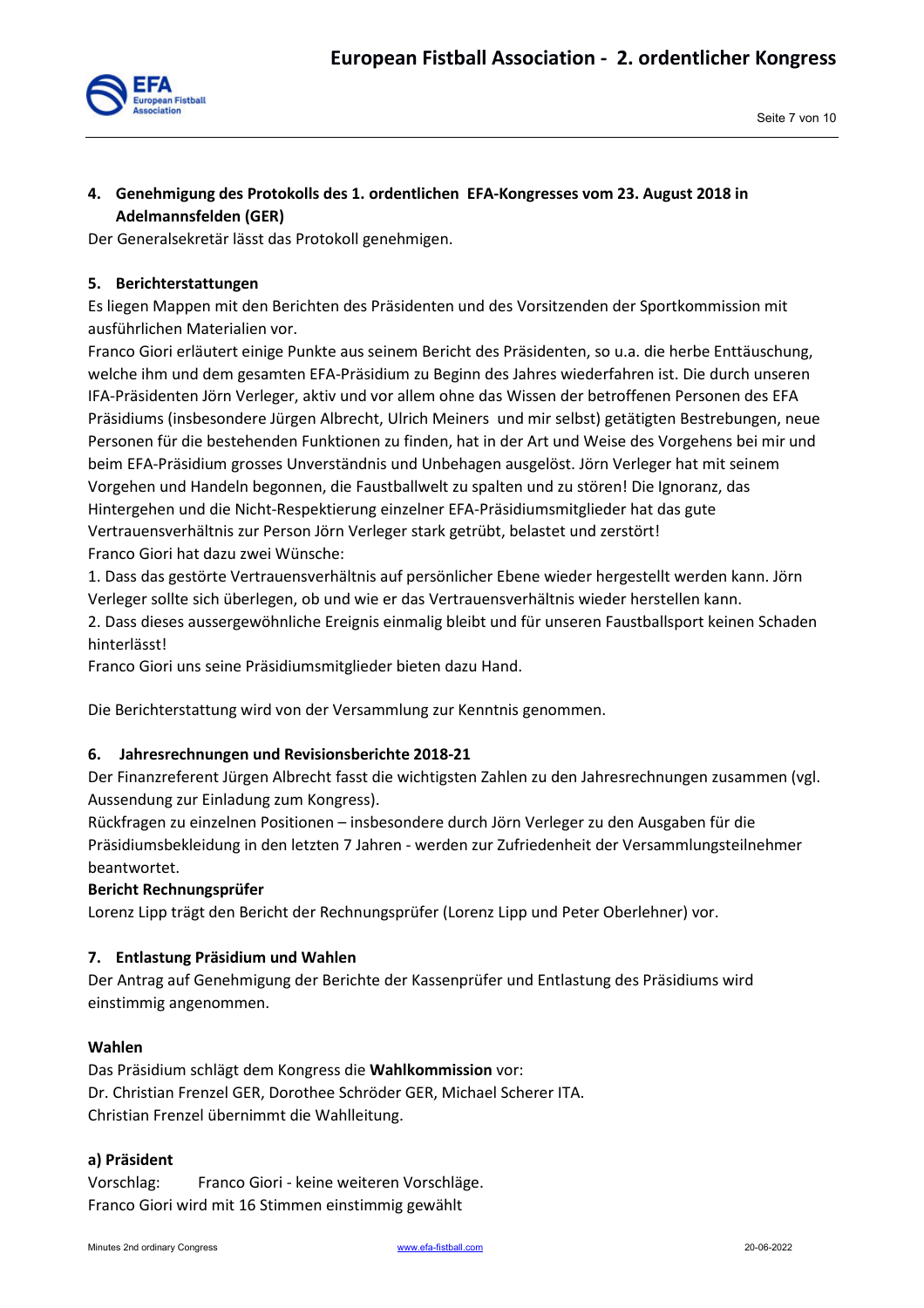## **b) Präsidiumsmitglieder**

Für die Wahl der weiteren Präsidiumsmitglieder wird eine Blockwahl mit geheimer Abstimmung über die einzelnen Präsidiumsmitglieder vorgeschlagen und durchgeführt.

| Es werden gewählt:                         |                    |            |                           |
|--------------------------------------------|--------------------|------------|---------------------------|
| Generalsekretär                            | Jakob Gasse        | <b>GER</b> | einstimmig (16 Stimmen)   |
| Vors. Sportkommission                      | Andreas Steinbauer | <b>SUI</b> | einstimmig (16 Stimmen)   |
| Finanzreferent                             | Jürgen Albrecht    | <b>GER</b> | 12 pro/2 gegen/2 Enthalt. |
| Vors. Jugendwesen                          | Johanna Einsiedler | <b>AUT</b> | einstimmig (16 Stimmen)   |
| Vors. Öffentlichkeitsarbeit/Gleichstellung | Cassandra Hagen    | <b>SRB</b> | einstimmig (16 Stimmen)   |
| Vors. Entwicklung neue und kleine Nationen | Sander Koyen       | <b>BEL</b> | einstimmig (16 Stimmen)   |
| Beisitzer                                  | Petr Riedl         | <b>CZE</b> | 12 pro/2 gegen/2 Enthalt. |
| Beisitzer                                  | Gerhard Zeller     | AUT        | 12 pro/4 Enthaltungen     |

# **c) Rechnungsprüfer**

Lorenz Lipp und Peter Oberlehner werden einstimmig als Rechnungsprüfer gewählt.

# **8. Veranstaltungen (Terminkalender und Jugend-Europapokal)**

Josef Andolfatto präsentiert die wichtigsten Veranstaltungen der kommenden zwei Jahre (vgl. Terminliste auf der EFA-Homepage).

Die Meldetafel des Jugend-Europapokals für dieses Jahr in Kellinghusen wird vorgestellt. Mit 58 teilnehmenden Mannschaften aus 5 Nationen gibt es ein neues Rekord-Meldeergebnis für den Wettbewerb, der in diesem Jahr erstmals unter dem Dach der European Fistball Association stattfindet.

#### **9. Budget 2022 und 2023**

Jürgen Albrecht stellt den Entwurf für das Budget 2022 und 2023 vor.

In der Diskussion wird das Präsidium beauftragt, sich zu dem Thema "Reisekosten" der Präsidiumsmitglieder der "kleinen" Nationen" und zu dem Thema "Unterstützung der Ausrichter beim Streaming" Gedanken zu machen.

#### **10. Auszeichnungen und Ehrungen**

- **Dorothee Schröder** (2018-2022 Jugendreferentin) wird nach ihrem Ausscheiden aus dem EFA-Präsidium die EFA-Ehrennadel und ein Geschenk überreicht.
- **Karl Hinterreiter** wird per Akklamation die EFA-Ehrenmitgliedschaft verliehen und ein Geschenk überreicht. Seit 2004 IFA-Schiedsrichterverantwortlicher und seit dem Kongress in Oldenburg/GER IFA Präsidiumsmitglied (2007-2015). Seit der Gründung der EFA Schiedsrichterverantwortlicher (2015-2022).
- **Josef Andolfatto** wird per Akklamation die EFA-Ehrenmitgliedschaft verliehen und ein Geschenk überreicht.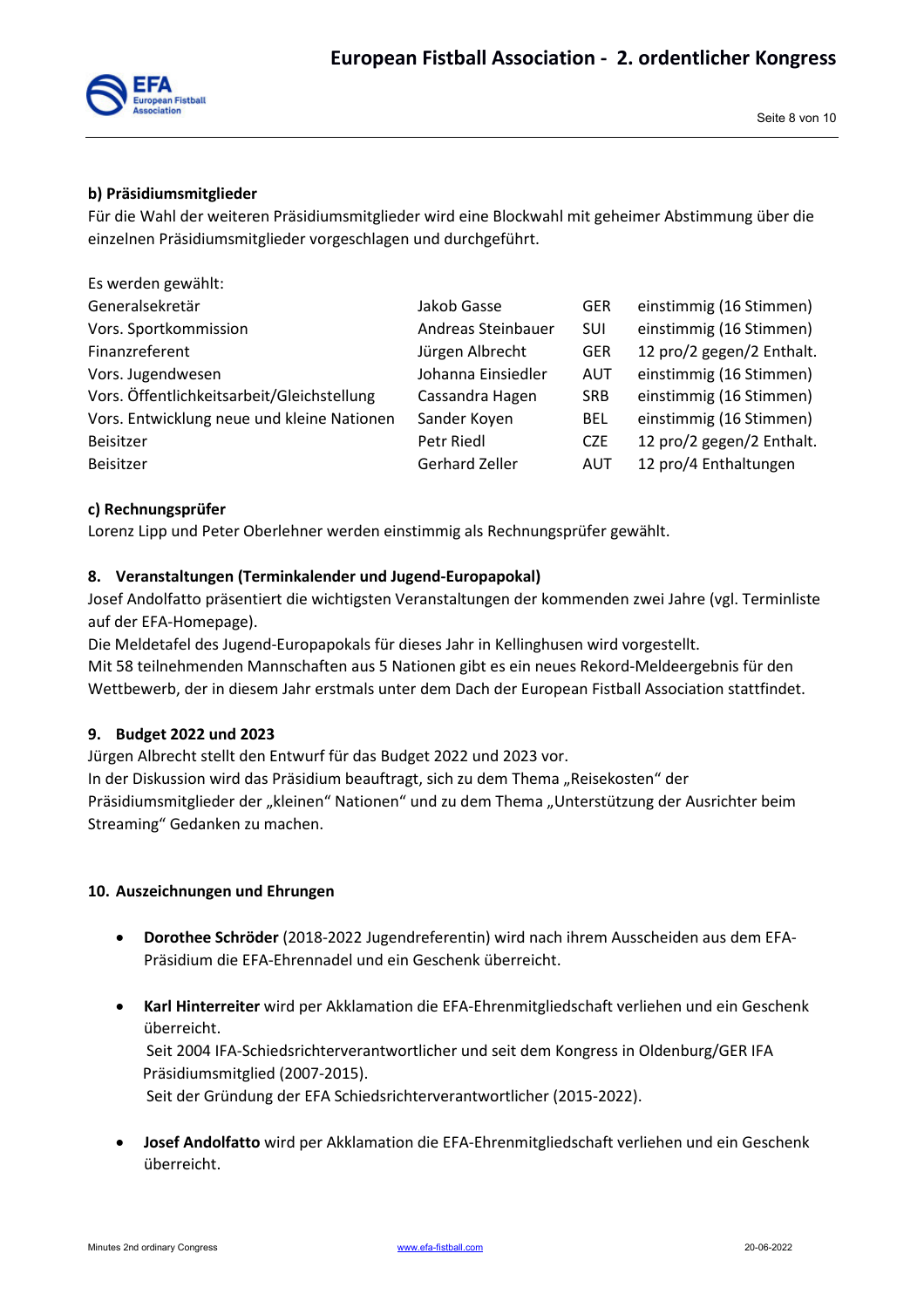

Von 1978-2015 IFA-Präsidiumsmitglied, seit 2015 IFA-Ehrenmitglied. Gründungsmitglied der EFA und seither Vorsitzender der Sportkommission (2015-2022) sowie u.a. Verfasser sämtlicher offizieller EFA-Dokumente.

## **11. Verschiedenes**

 Franco Giori gibt die personelle Besetzung der durch das Präsidium zu wählenden Kommissionen bekannt.

| Generalsekretariat     | Ulrich Meiners/GER, Stv Generealsekretär/Vereinswettbewerbe |
|------------------------|-------------------------------------------------------------|
| Sportkommission        | Wolfgang Weiss/AUT, Schiedsrichterverantwortlicher          |
| Neue + kleine Nationen | Uffe Iwersen/DAN                                            |
|                        | Hartmut Maus/GER                                            |

 Franco Giori bedankt sich für die langjährige (25 Jahre JEP) und verdienstvolle Arbeit der JEP-Kommissionsmitglieder und überreicht den Anwesenden eine Südtiroler-Weinerinnerung.

| Jugend-Europapokal (JEP) | Ruedi Fehle/SUI      |
|--------------------------|----------------------|
| Kommission               | Markus Knodel/GER    |
|                          | Gerhard Strasser/AUT |
|                          | Georg Meran/ITA      |
|                          | Reto Mähr/SUI        |

Ein Dankschön und die Überreichung einer Südtiroler Weinerinnerung erhalten weiter:

- Dr. Christian Frenzel für die Wahlleitung.
- Thomas Stadler für die gute Zusammenarbeit und die langjährige Unterstützung mit der Zurverfügungstellung von Sportastic Faustbällen an EFA Wettbewerb sowie die Entrichtung von Fördergebühren. 2022 werden an allen EFA Wettbewerbe Sportastic Faustbällen aufgelegt. Thomas Stadler bedankt sich seinerseits und stellt auch eine zukünftige Partnerschaft und Unterstützung zu.
- Jakob Gasse für die Übersetzung in die englische Sprache während dem Kongress.
- Lorenz Lipp für die Kassaprüfung.
- Franco Giori weist daraufhin, dass das neue EFA Präsidium sich bereits mit einem EFA-Entwicklungsplan beschäftigt und diesen zeitnah verabschieden wird.
- Der Ausrichter der nächsten EFA 2024 Fistball Men's Championship in Frauenfeld /SUI stellt durch OK-Präsident Gabriel Süss das Konzept für die EURO2024 vor.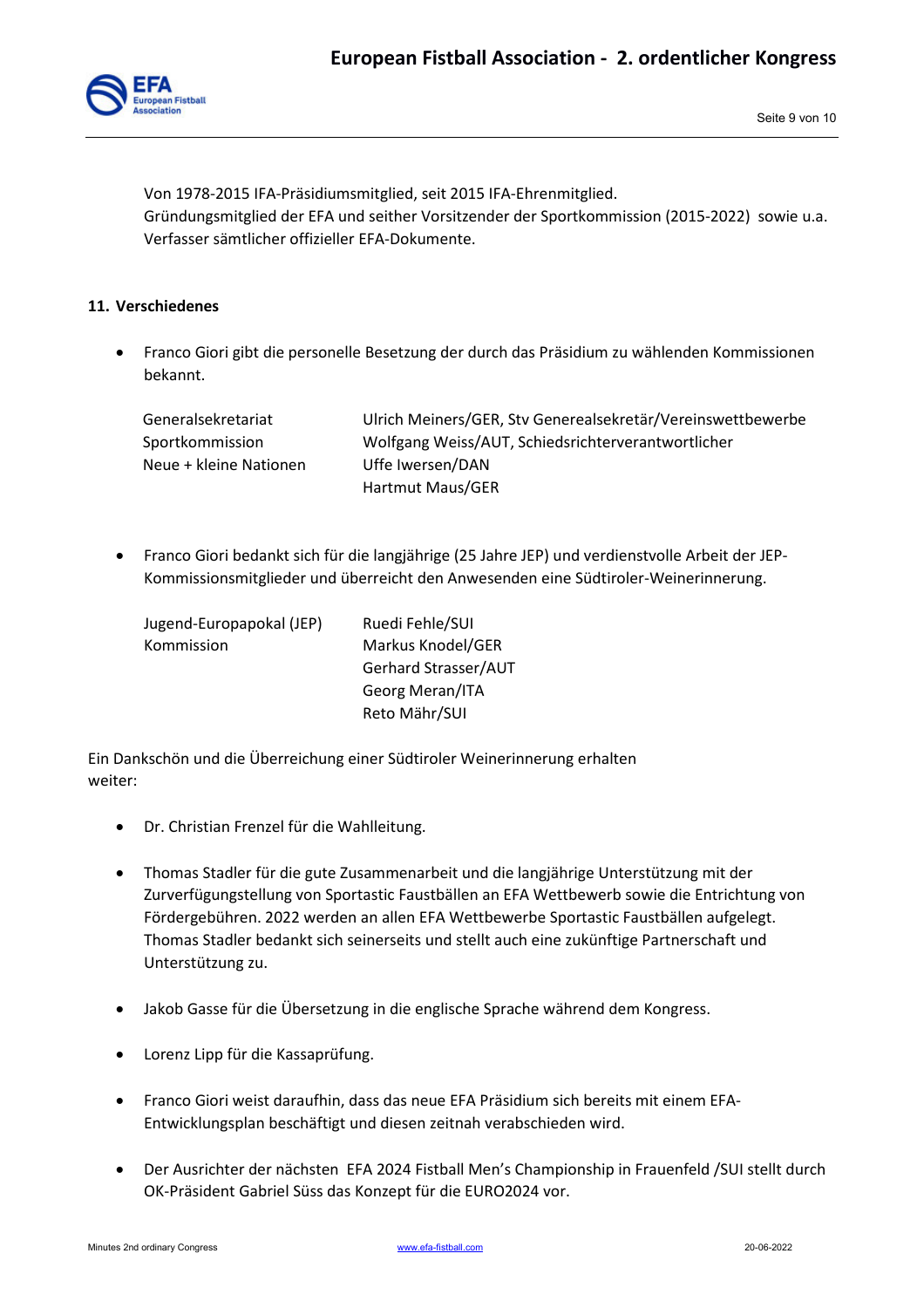

In diesem Rahmen wird auch der nächste Kongress am 21. August 2024 in Frauenfeld/SUI stattfinden. Den Besuch der Euro in Frauenfeld darf man sich nicht entgehen lassen!

 IFA-Präsident Jörn Verleger weist auf die Faustball-WM 2023 in Mannheim hin. Weiter gibt er bekannt, dass die IFA am 11.09.2022 in Schweinfurt/GER eine 2x2 Faustball EM

ausrichten wird. Er merkt an, dass sich das EFA Präsidium diesem Spielformat bislang nicht angenommen hat.

Franco Giori schließt den Kongress mit seinem großen Dank an alle Faustballenthusiasten, die unsere Sportart nach vorne bringen.

Er wünscht allen, drei erfolgreiche Männer-Europameisterschaftstage.

Abschließend lädt Franco Giori zum offiziellen EFA- und EM-Empfang in der Puntay-Kellerei" in Kaltern ein.

European Fistball Association

Franco Giori Ulrich Meiners Präsident Stellv. Generalsekretär

Kaltern, 09. Juni 2022 **Protokollführer: Ulrich Meiners** 

Anlagen

- Anwesenheitsliste
- Anträge (Anlage 1 und Anlage 2)

(Distribution of the minutes: Presidium members, member associations, Commissioners, IFA Office, Kassenprüfer)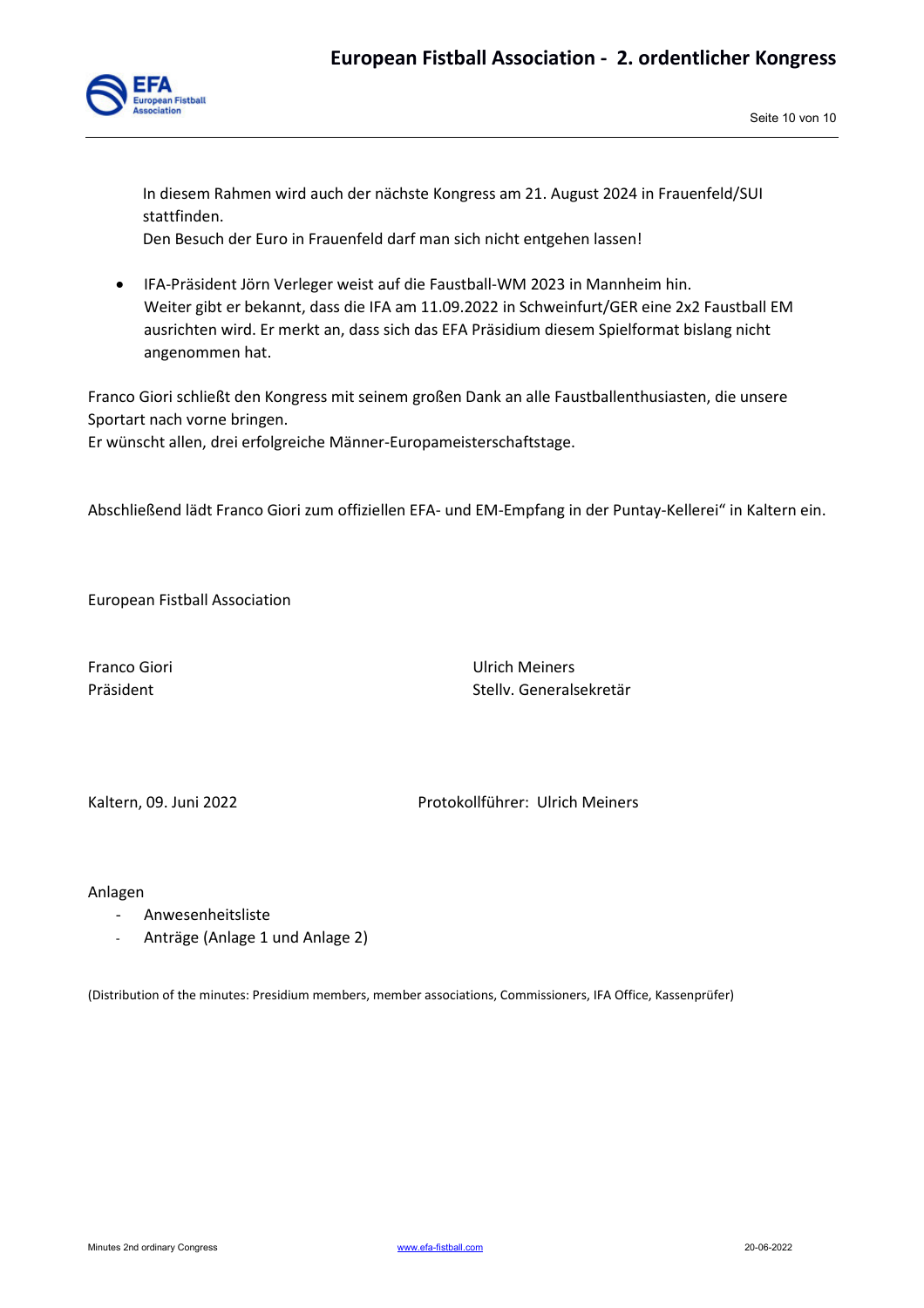Anträge / motions:

1) Die Tagesordnung wird in Punkt 6 so geändert, dass vor der Neuwahl der nachfolgende Antrag auf Satzungsänderung behandelt wird. / The agenda is amended in item 6 so that the following motion to amend the statutes is dealt with before the new election.

2) Antrag auf Satzungsänderung an den EFA-Kongress 2022 / Remission of the Statutes at the EFA 2022 Congress – Motion

3) Die Satzungsänderung tritt gem. Art. 15 Satz 2 unmittelbar in Kraft. / The amendment to the statues shall enter into force immediately pursuant to Art. 15 sentence 2.

endments dated 12 April

Committee shall comprise:

idents/Chairman of

ulation of responsibilities (e.g. Secretariat General, Sport, Finance, Media etc.) is decided **Orders of the Executive** 

|                                             | Satzungsänderungsvorschlag vom 12. April<br>2022                                                                                                            | Proposal of Amer<br>2022                                                                                                                   |
|---------------------------------------------|-------------------------------------------------------------------------------------------------------------------------------------------------------------|--------------------------------------------------------------------------------------------------------------------------------------------|
| Art. 16                                     | Art. 16                                                                                                                                                     | Art. 16                                                                                                                                    |
|                                             |                                                                                                                                                             | The Executive C<br>- President                                                                                                             |
| - General Secretary                         | -4 - 8 Vizepräsidenten/Vorsitzenden von                                                                                                                     | -4-8 Vice Presi                                                                                                                            |
|                                             | Kommissionen                                                                                                                                                | <b>Commissions</b>                                                                                                                         |
|                                             |                                                                                                                                                             | The internal regu                                                                                                                          |
|                                             |                                                                                                                                                             | for the areas of                                                                                                                           |
| The Executive Committee shall elect a vice- | Jugend, Frauen, Finanzen, Medien etc.) erfolgt                                                                                                              | Youth, Women, I                                                                                                                            |
| president from among its members.           | in der Geschäftsordnung des Präsidiums.                                                                                                                     | in the Standing C                                                                                                                          |
|                                             |                                                                                                                                                             | Committee.                                                                                                                                 |
|                                             | The Executive Committee shall comprise:<br>- President<br>- Chairman of the Sports Commission<br>- Treasurer<br>- Youth Officer<br>$-1 - 2$ further members | Das Präsidium besteht aus:<br>- Präsident<br>Die interne Regelung der Zuständigkeiten (z.B.<br>für die Bereiche Generalsekretariat, Sport, |